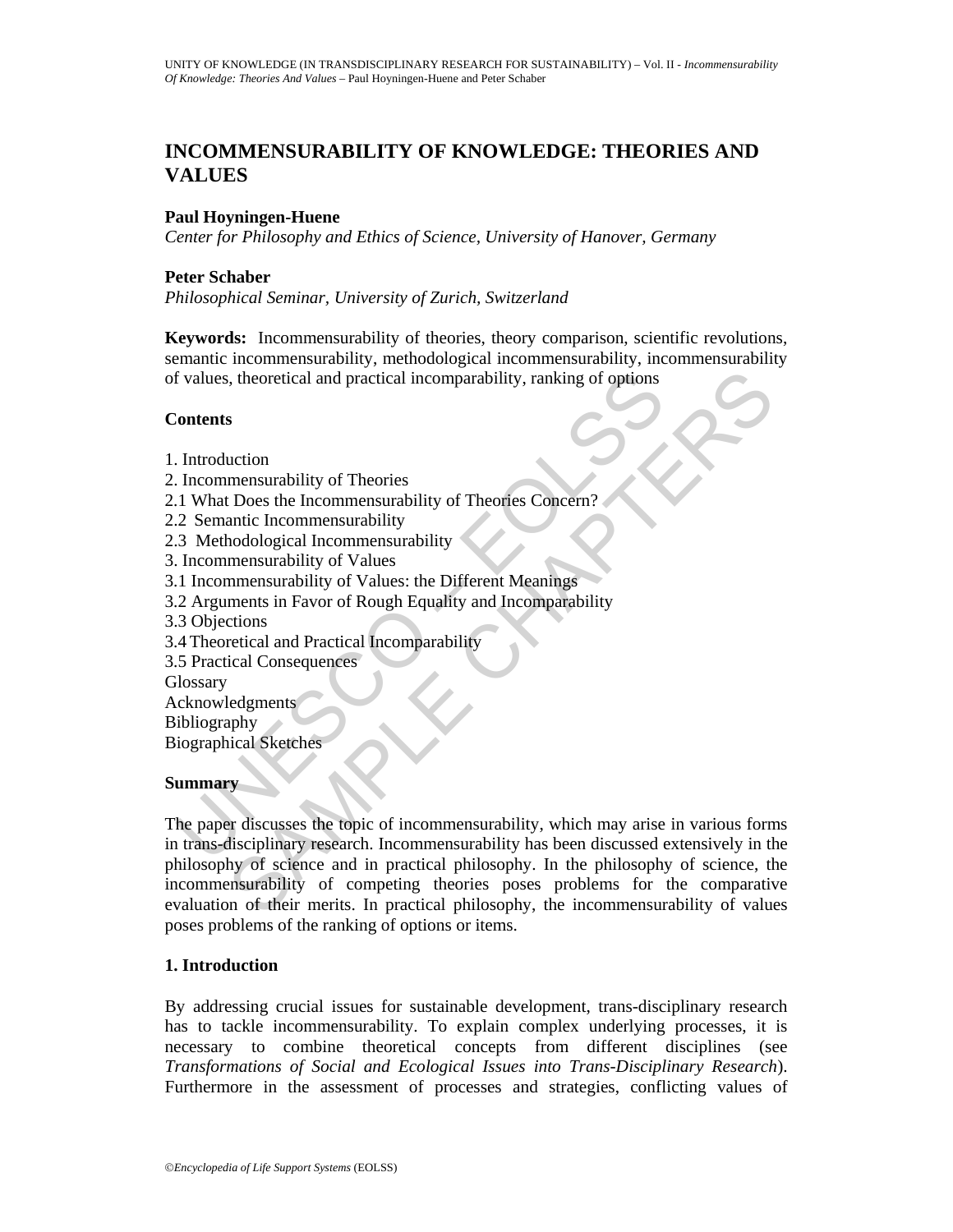different kinds often come into play (see Methods for Sustainability Assessment). There are still very few efforts to address a philosophical analysis of the problems that arise in combining theories from different disciplines and in decisions between conflicting values in the field of trans-disciplinary research (see *Methodology of Trans-Disciplinary Research*). However, incommensurability has been a topic of debate in philosophy. We present this debate, which could be a starting point for addressing these problems in trans-disciplinary research. Incommensurability of theories has been discussed in the philosophy of science whereas incommensurability of values has been discussed in practical philosophy. As these two areas are fairly unrelated, we will discuss them in turn.

#### **2. Incommensurability of Theories**

### **2.1 What Does the Incommensurability of Theories Concern?**

Incommensurability of theories became a topic in the philosophy of science in 1962. It has turned out to be an extra-ordinarily difficult and controversial concept. Two authors in two highly influential publications introduced it. Paul Feyerabend published his long article *Explanation, Reduction, and Empiricism* and Thomas S. Kuhn published his celebrated book *The Structure of Scientific Revolutions*. Although these authors did not fully agree about the meaning of the term incommensurability, the differences in their notions of incommensurability are rather subtle. They play no significant role in the present context and are thus omitted.

**1. What Does the Incommentallity of Theories**<br> **1. What Does the Incommentallity of Theories Concern?**<br> **1. What Does the Incommentallity of Theories Concern?**<br> **2. as turned out to be an extra-ordinarily difficult and C Innensurability of Theories**<br> **Choos the Inconnmensurability of Theories Concern?**<br> **Choose the Inconnmensurability of Theories Concern?**<br> **Choose Theories because a** topic in the philosophy of science in 1962.<br>
Industry Incommensurability is a notion that is primarily used in the context of discussions of the development of the basic natural sciences. In these developments, sometimes fundamental theories, which had provided the basis for much scientific work, are replaced by new theories. These events are usually called "scientific revolutions". An example from the history of astronomy is the replacement of the geocentric theory of the planets by the heliocentric theory; from the history of chemistry, the replacement of the phlogiston theory by the oxygen theory; or from the history of physics, the replacement of classical mechanics by quantum mechanics.

It is a historical fact that such replacements involved extended controversies within the scientific communities. Given our contemporary perspective according to which the later theories are indeed empirically and also usually conceptually vastly superior to their predecessors, this is indeed surprising. Why did it take the relevant communities so long to realize the superiority of the revolutionary new theories? How could so much controversy arise about cases that look fairly clear-cut to us? Why are there always scientists who were never convinced by the new theories? Is dogmatism on the part of the defenders of an old theory sufficient to explain these extended periods of theory choice? Or is it necessary to admit, in addition to psychological factors such as dogmatism, epistemologically more respectable factors in order to explain the characteristic features of theory change?

These questions point to the necessity of reconsidering the problem of how theory change takes place in the natural sciences. The natural conception is perhaps that theory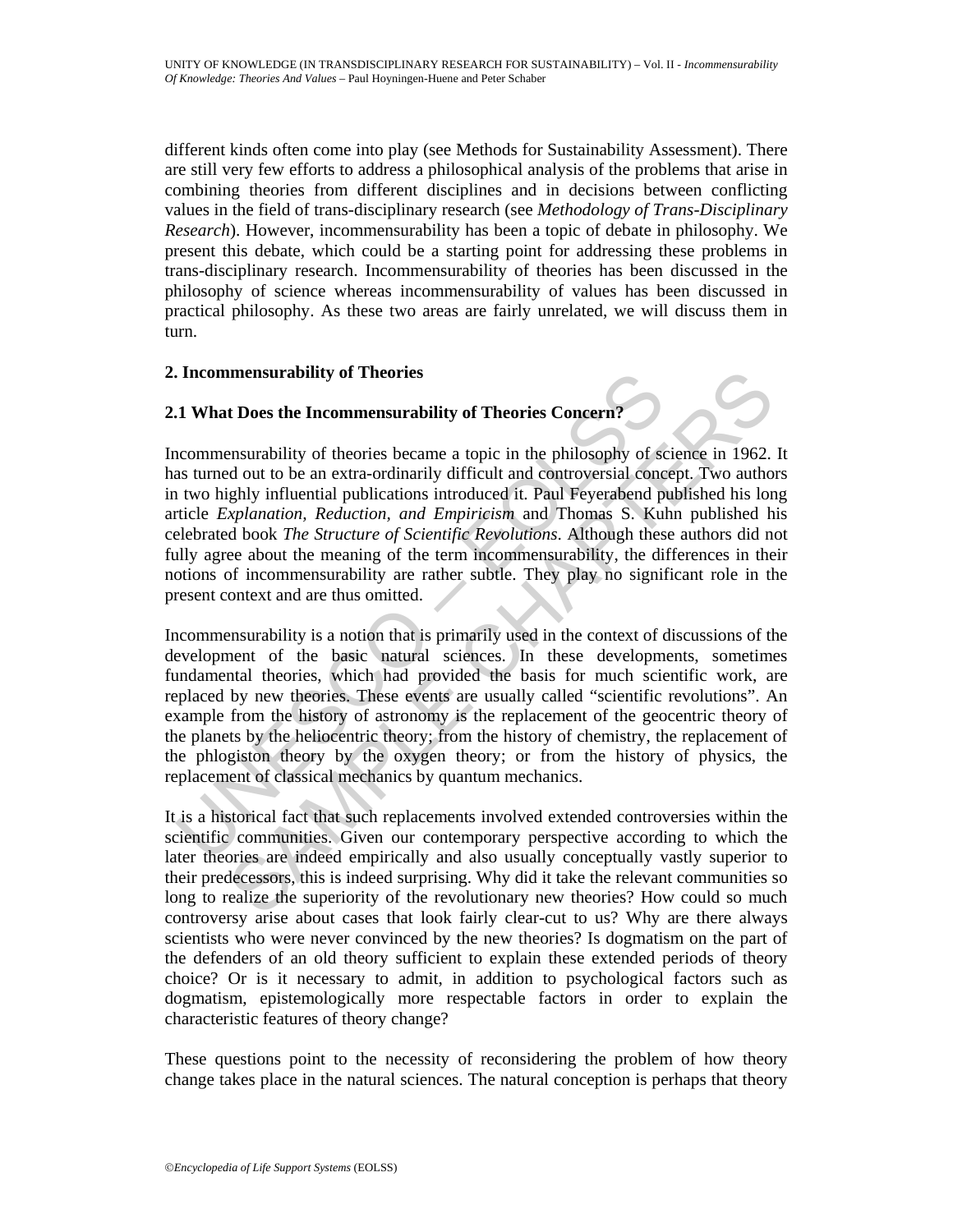choice consists of a point-by-point comparison of the empirical predictions of the respective theories. In this case, the theories would be commensurable in the sense that there is a common measure by which to compare the theories; namely, the set of predictions made by the theories. The theory that gets more predictions right is the better one. However, if theories were commensurable in this sense, it is difficult to explain why theory choice in the actual history of science is such an extended and controversial affair. There are two aspects of theory choice that explain why it is more complicated than the simple picture just given. These aspects deviate from the idea of a common measure with which to evaluate competing theories comparatively. They are thus the two main aspects of theory incommensurability, and they are often called semantic incommensurability and methodological incommensurability. We will discuss them in turn.

## TO ACCESS ALL THE **15 PAGES** OF THIS CHAPTER, Visit: http://www.eolss.net/Eolss-sampleAllChapter.aspx

#### **Bibliography**

- - -

Chang R. ed. (1997). *Incommensurability, Incomparability, and Practical Reason*. Cambridge: Harvard University Press. [The book contains important contributions to the debate on the incommensurability of values.]

Griffin J. (1986). *Well-Being: its Meaning, Measurement, and Moral Importance*. Oxford: Oxford University Press. [Distinguishes different meanings of the concept of incommensurability of values.]

TO ACCESS ALL THE 15 PAGES OF THIS CHA<br>
Visit: http://www.colss.net/Eolss-sampleAllChapter<br>
ibliography<br>
ibliography<br>
ibliography<br>
ibliography<br>
ibliography<br>
ibliography<br>
if the book contains important contibutions to the d Hoyningen-Huene P. (1993). *Reconstructing Scientific Revolutions. Thomas S. Kuhn's Philosophy of Science*. Chicago: University of Chicago Press. [A comprehensive reconstruction of Thomas S. Kuhn's philosophy of science.]

TO ACCESS ALL THE 15 PAGES OF THIS CH[APT](https://www.eolss.net/ebooklib/sc_cart.aspx?File=E6-49-02-04)ER,<br>
Visit: http://www.eolss.net/Eolss-sampleAllChapter.aspx<br>
bhy<br>
ed. (1997). Incommensurability, incomparability, and Practical Reason. Cambridge: Harva<br>
Press. [The book contains Hoyningen-Huene P. and Sankey H. eds. (2001). *Incommensurability and Related Matters*. Dordrecht: Kluwer. [A collection of articles on various aspects of incommensurability in the philosophy of science.] Kuhn T. S. (1962). *The Structure of Scientific Revolutions*. Chicago: University of Chicago Press. [A classic book in which incommensurability was introduced.]

Raz J. (1986). *The Morality of Freedom*. Oxford: Oxford University Press. [Introduces the concept of constitutive incommensurabilities.]

Sankey H. (1994). *The Incommensurability Thesis*. Aldershot: Avebury. [A comprehensive discussion of incommensurability in a realist framework.]

#### **Biographical Sketches**

**Paul Hoyningen-Huene** was born in 1946. Education at the University of Munich, Imperial College London, and the University of Zurich. Diploma in theoretical physics, Munich 1971; PhD in theoretical physics, Zurich 1975. At the University of Zurich, 1972–1976 research assistant for theoretical physics,